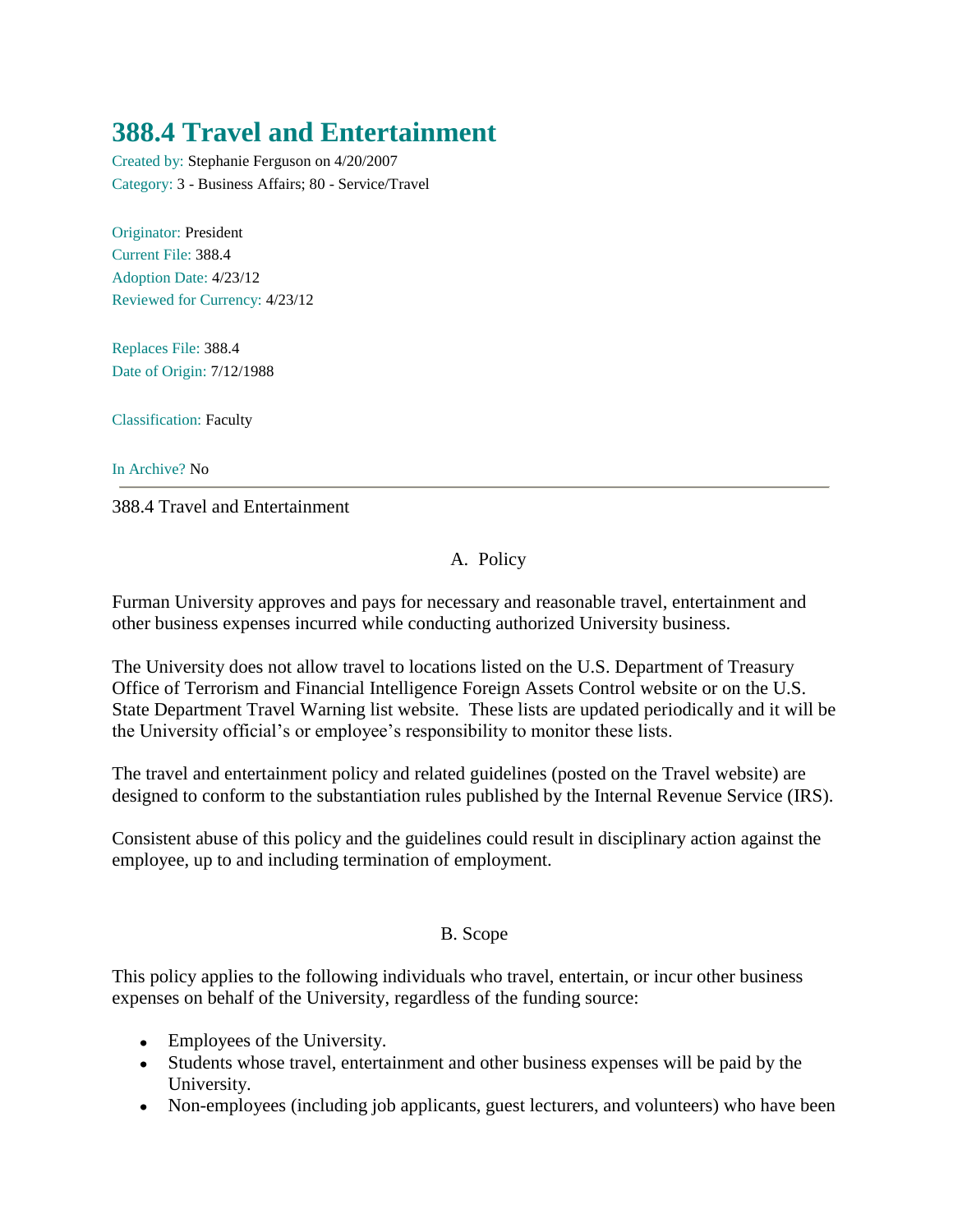invited to the University or have been authorized to travel, entertain, or incur other business expenses on behalf of the University.

This document outlines policies and procedures in general terms to allow reasonable discretion for travelers and administrators and is not expected to cover every possible situation. Federally and state funded programs may have additional requirements. Exceptions and unusual items should be discussed in advance with the approver or Travel Office, as applicable.

## C. Responsibility

Furman University

The University is responsible for ensuring that all payments for travel, entertainment and other business expenses are fair and equitable to both the individual and the University, and are made in accordance with this policy and external regulations.

The University has no obligation to reimburse employees, students and non-employees for expenses that are not in compliance with this policy.

#### Budget Unit Heads

Budget Unit Heads are responsible for ensuring that anyone traveling, entertaining or incurring other business expenses on behalf of the University is aware of, and will abide by, the policies and procedures outlined in this document. Divisions or Departments may, at their discretion, impose greater but not less control than required by this policy.

#### Authorized Approver

It is the responsibility of the supervisor authorized to approve travel, entertainment and other business expenses to ensure that all reporting and documentation requirements are met and that expenses adhere to these guidelines. Because they are more familiar with expenses incurred on behalf of their departments than is the Travel Office, authorized approvers must verify that expenses and the Travel and Entertainment Voucher (TEV) meet the following criteria:

• The expense was incurred while conducting University business.

• The information contained on form TEV and in accompanying documentation is accurate and in accordance with this policy.

- The expense meets sponsor guidelines, if applicable.
- The expense is charged to the proper general ledger account(s).

Employee, Student and Non-Employee

Employees, students and non-employees traveling on business or incurring entertainment or other business expenses on behalf of the University are responsible for complying with University policy and procedures as described herein.